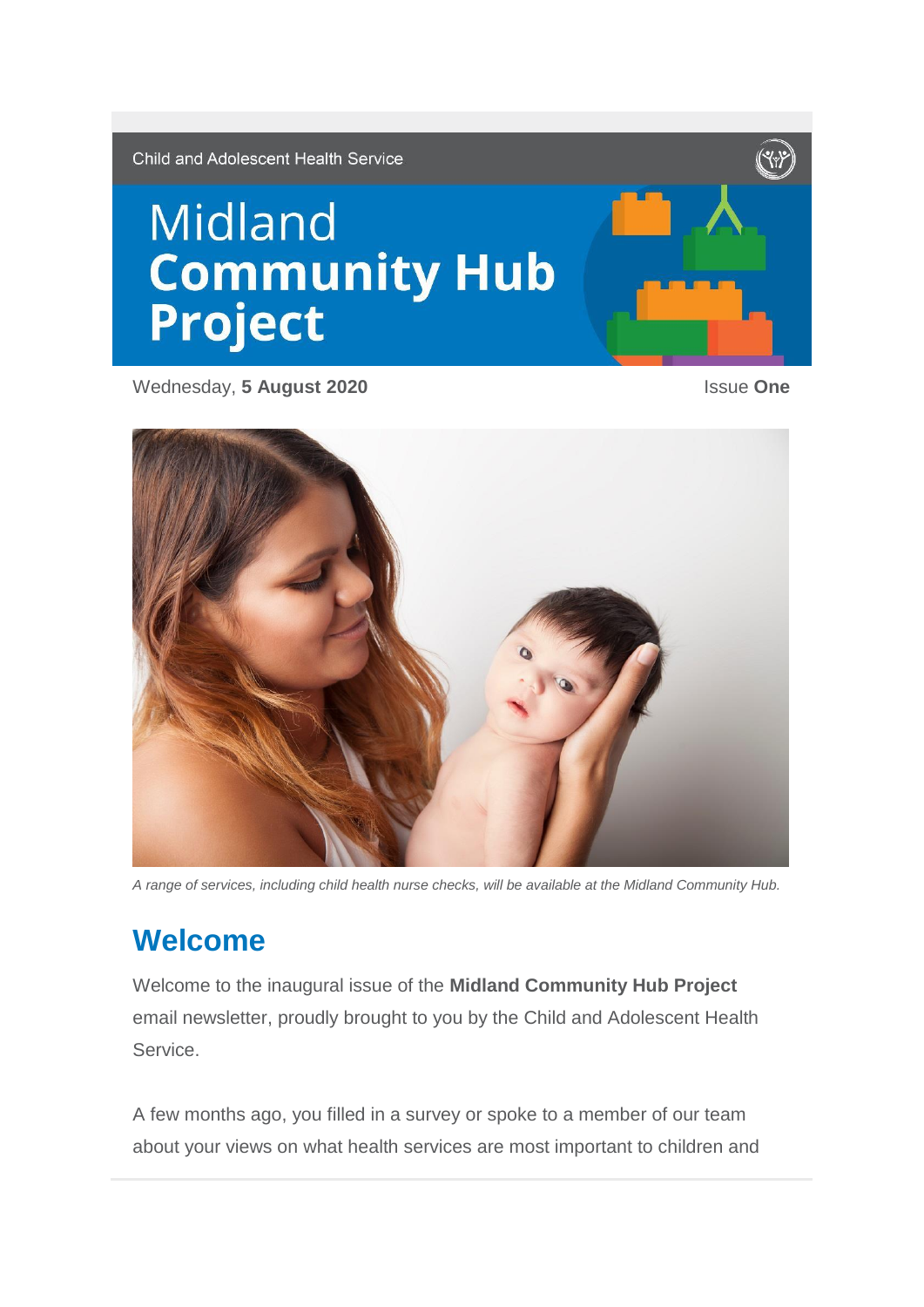young people in the **Midland community**, and you told us you were interested in getting updates about our work. We want to **keep you updated** on what is happening as part of the Midland Community Hub Project. We will also let you know how you can continue to **be involved** in helping us plan the Hub.

#### About the **Midland Community Hub**

When completed, the brand new Midland Community Hub will be a one-stop shop for a number of health services for children, young people and their families, including **child health, mental health, child development and family support services**. These services will be provided by the Child and Adolescent Health Service and other government and non-government organisations. We hope that bringing these services together will make it **easier for families** to access them.

The Midland Community Hub will replace a number of community health sites with a fit-for-purpose facility, while other sites will stay open so families who live a little further away from Midland still have community health services **close by**. The sites that will eventually be relocated to the Midland Community Hub will continue to operate until the Hub opens, which is anticipated to be in 2022.

#### About the **survey**

The Child and Adolescent Health Service is **committed to working with local families** and the Midland community. In February 2020, we conducted an online survey to find out community **feelings and expectations** towards the Midland Community Hub, with approximately 7,000 community members invited to participate. We extend a **huge thanks** to everybody who took the time to respond to the survey, as it provided valuable insight about what the Midland community needs and expects from their hub.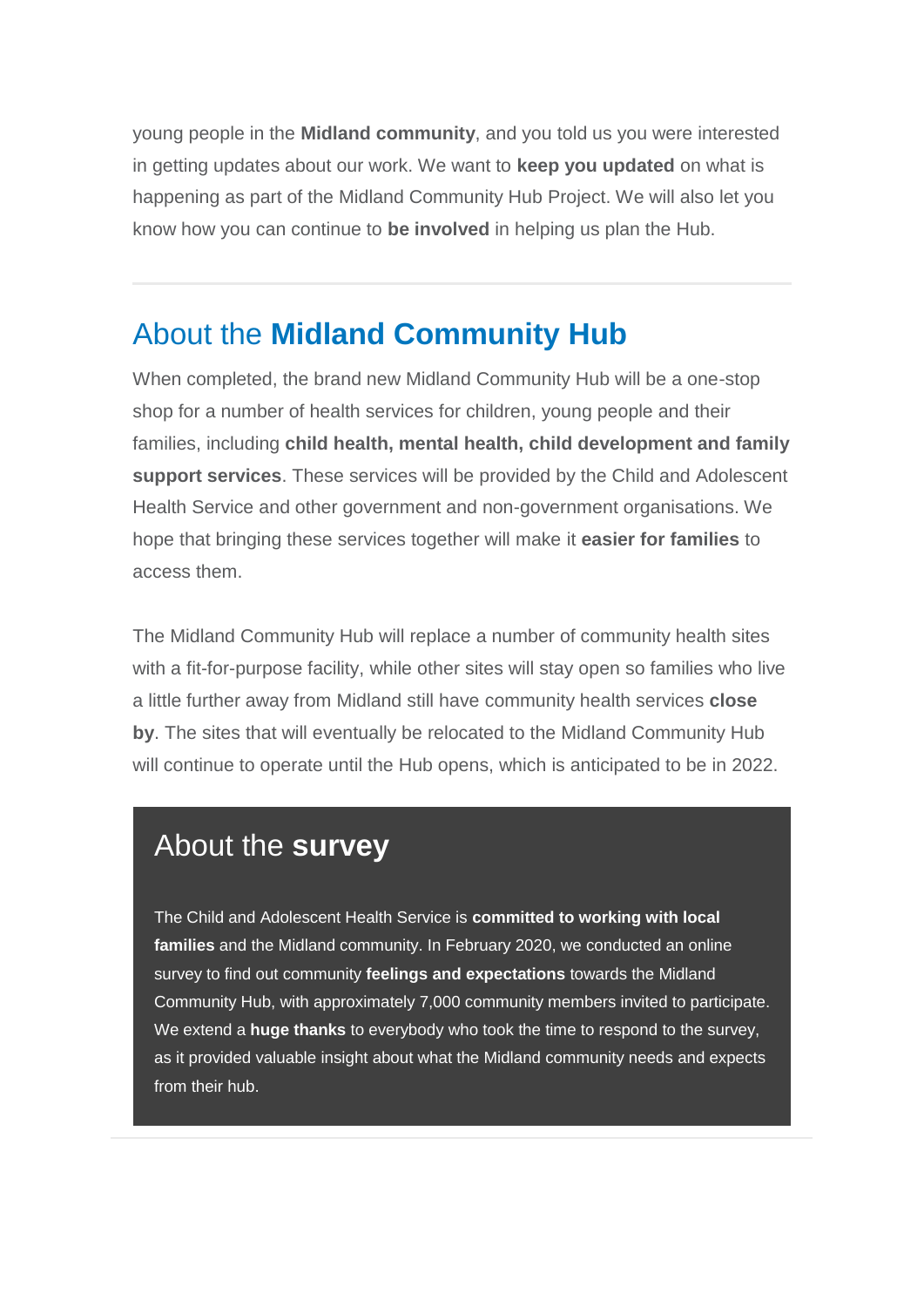## You **told us**

The **top three services** you would like to see available at the Midland Community Hub are:

- Child health
- Mental health
- Family support services.

The **top three activities or events** you would like to see held at the Midland Community Hub are:

- Support workshops and groups for parents
- Activity based groups and workshops for children and adolescents
- Community based events and activities.

You also told us what would most make you come to the Midland Community Hub would be a **variety of quality services** that are easily accessible. This is in line with the facility we are working to deliver, and we are very excited to bring the Midland Community Hub to life.

# What is the **Child and Adolescent Health Service?**

The Child and Adolescent Health Service, also called CAHS, is proud to be the **leading service provider** for paediatric healthcare in Western Australia. CAHS comprises four functions: Neonatology, Community Health, Child and Adolescent Mental Health Services (also known as CAMHS), and Perth Children's Hospital.

At CAHS, our vision is *healthy kids, healthy communities.* We are committed to this vision and to ensuring all children get the best start in life.

We have more than 170 community services across the metropolitan area, including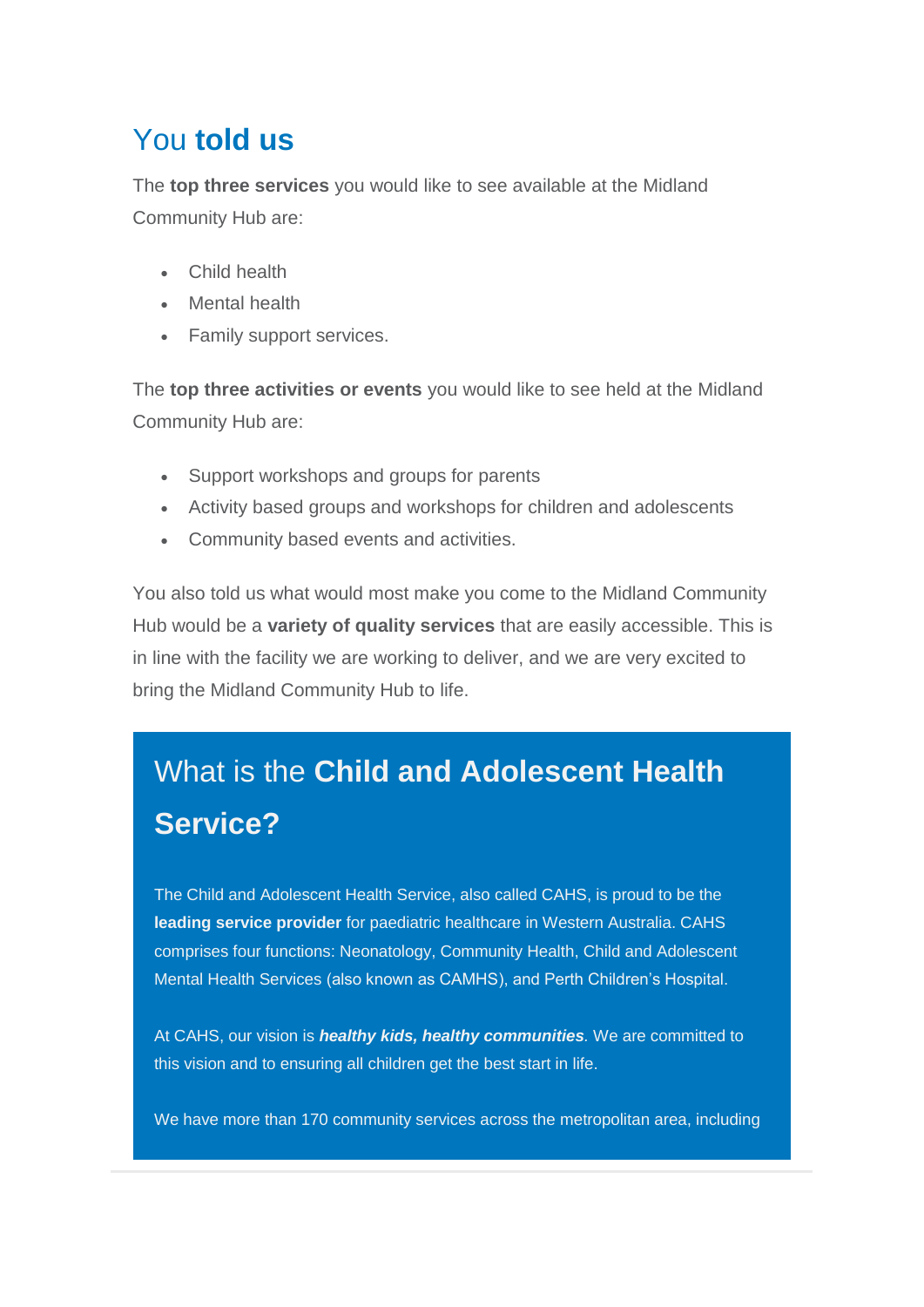**child health centres, community mental health care, child development services and school health care**. Perth Children's Hospital is Western Australia's only dedicated paediatric hospital and provides tertiary services for the State. We also provide neonatology care to our **youngest and most vulnerable patients**  across King Edward Memorial Hospital and Perth Children's Hospital.

Find out more about CAHS at our website: [www.cahs.health.wa.gov.au.](http://www.cahs.health.wa.gov.au/)

#### Spotlight on: **Child Development Service**



*The Child Development Service will be available at the Midland Community Hub.*

The **Child Development Service** (CDS) is part of CAHS Community Health. The Midland CDS consists of a team of speech pathologists, occupational therapists, physiotherapists, social workers, clinical psychologists, paediatricians, therapy assistants, audiologists and nurses. Parents, carers and families play **the most important role** in supporting their child's development, and CDS clinicians work closely with families to plan and set goals based on their child's **strengths and interests**, and the parents' concerns and priorities for their child.

A referral to CDS can be made by parents, legal guardians or professionals